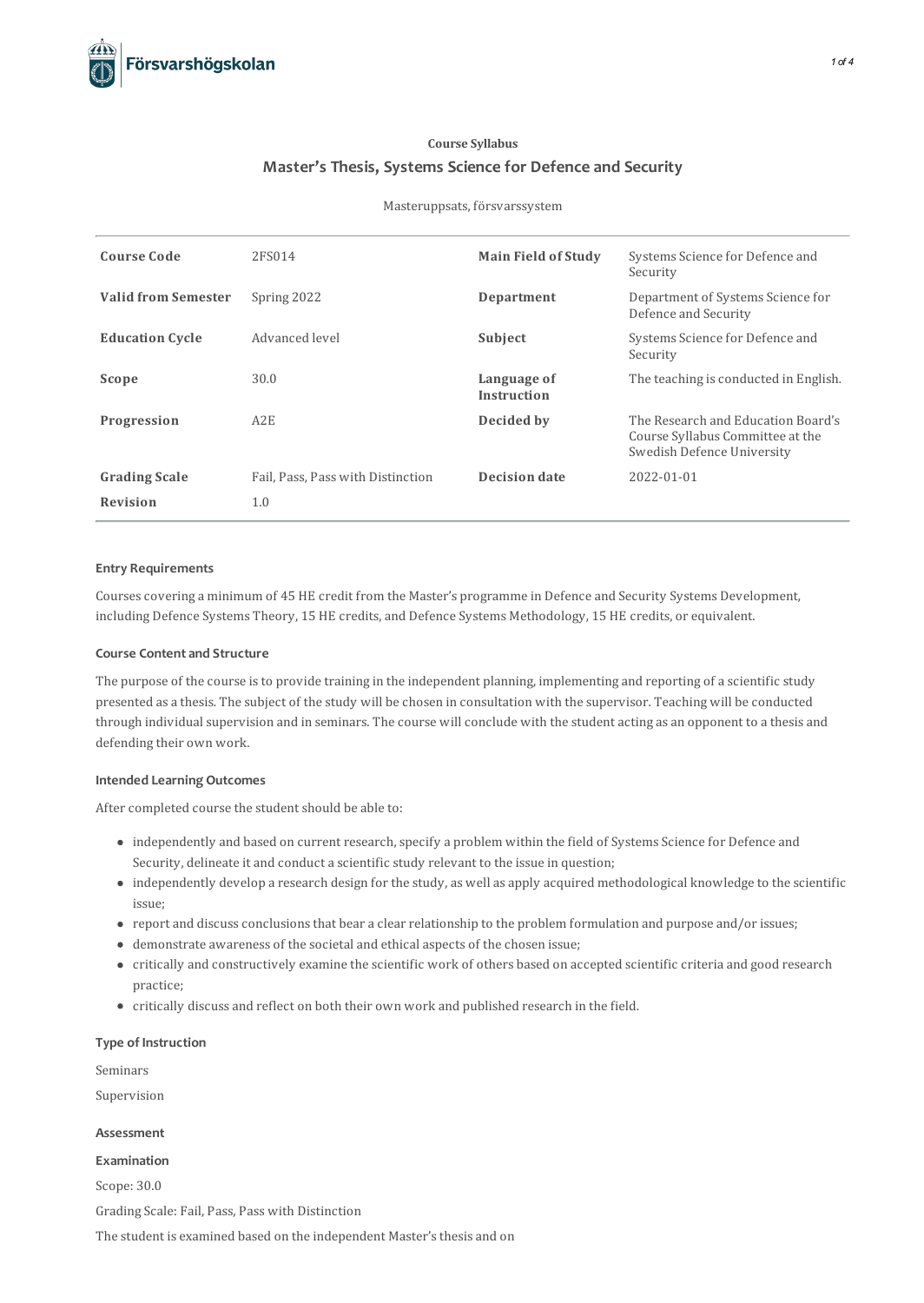

opposition and defence of their own work.

Unless special circumstance exist, the student has the right to supervision of their dissertation course only during the term set aside for this during the study programme. This implies that the dissertation shall be written and supervision provided during the period that the course is being held. If the student returns and wishes to take the dissertation course at a later date, supervision shall only be provided if the necessary resources are available. This rule does not apply if a student is granted approved leave from studies.

#### **Grading**

Grades are set according to a three-grade scale: Pass with merit (VG), Pass(G) and Fail (U).

A pass (G) requires a pass for the Master's dissertation and a pass for opposition.

A pass with merit (VG) requires a pass with merit (VG) for the Master's dissertation and a pass for opposition.

Grading criteria are stated in the course description.

The examiner may decide that supplementary work is required in order for a pass grade to be achieved. Examination paperssubmitted late will not be graded, unless there are special reasons, which have been approved by the examiner. Supplementary assignments are to be submitted no later than five working days after the notification of results and the supplementary assignment for the examination in question, unless there are special reasons, which have been approved by the examiner.

## **Restrictionsin Number of Examinations**

There is no limit on the total number of examination opportunities. The total number is restricted to one ordinary examination and two retakes in any two-term period, unless special circumstances exist that are acceptable to the examiner.

### **Restrictions Concerning Degree**

The course cannot be included in a degree with another course whose content fully or partially corresponds to the content of this course.

## **Transitional Provisions**

When the course is no longer given or when the course content has changed substantially, the student has the right to be examined once per semester during a three-term period in accordance with this syllabus.

# **Miscellanous**

The course is held as a compulsory element of the Master's Programme in

Defence and Security Systems Development.

On the completion of the course, an evaluation will be conducted under the

auspices of the course director, which will form the basis for any changes to the

course.

The course will be held in English. If no international students are admitted, parts

of the course may be held in Swedish.

If a student has a decision from the Swedish Defense University on special educationalsupport due to a disability, the examiner may decide on alternative forms of examination for the student.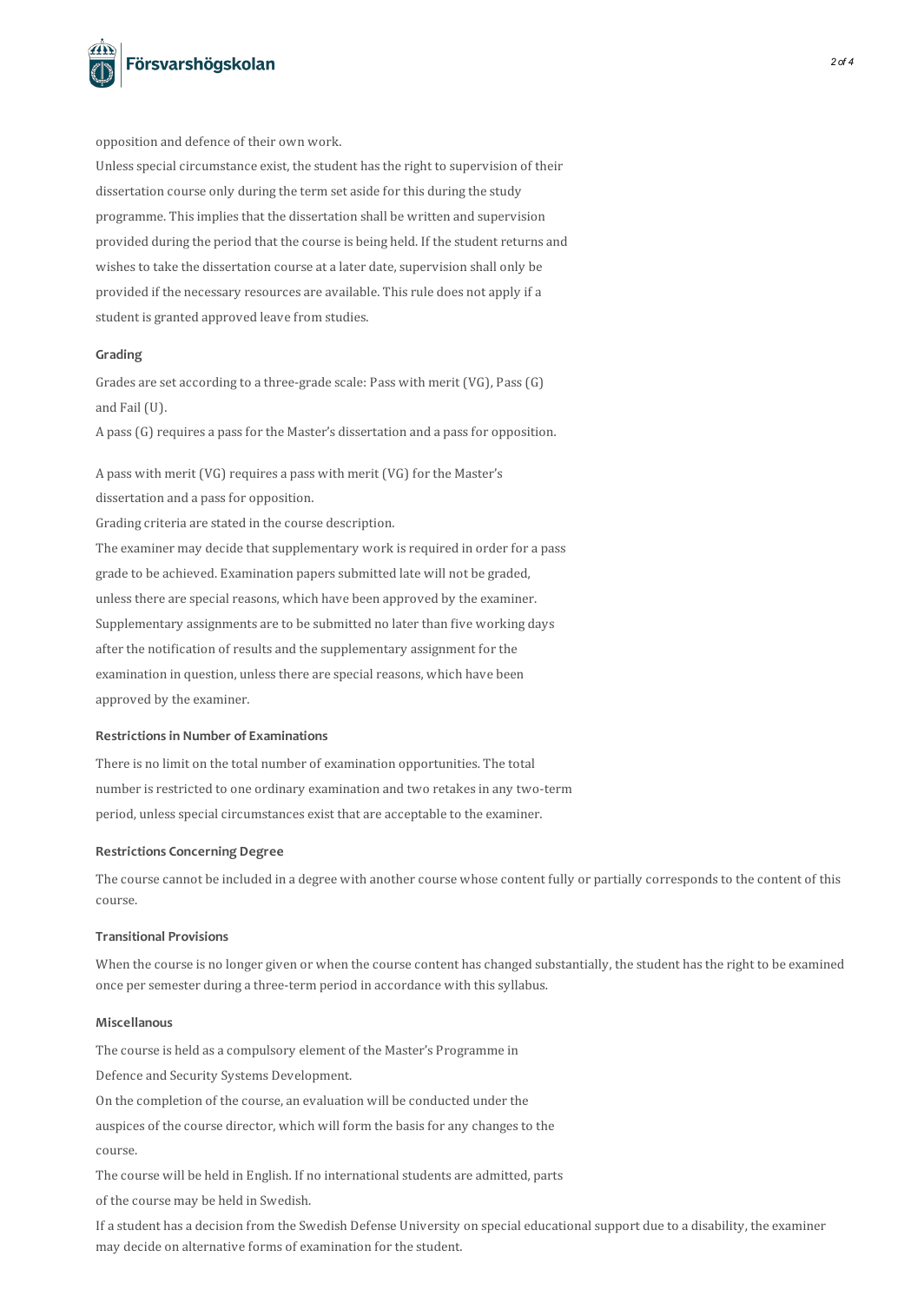

This is a modified version of the syllabus, created to transfer the original to the education database Kursinfo. For originals, contact the archive